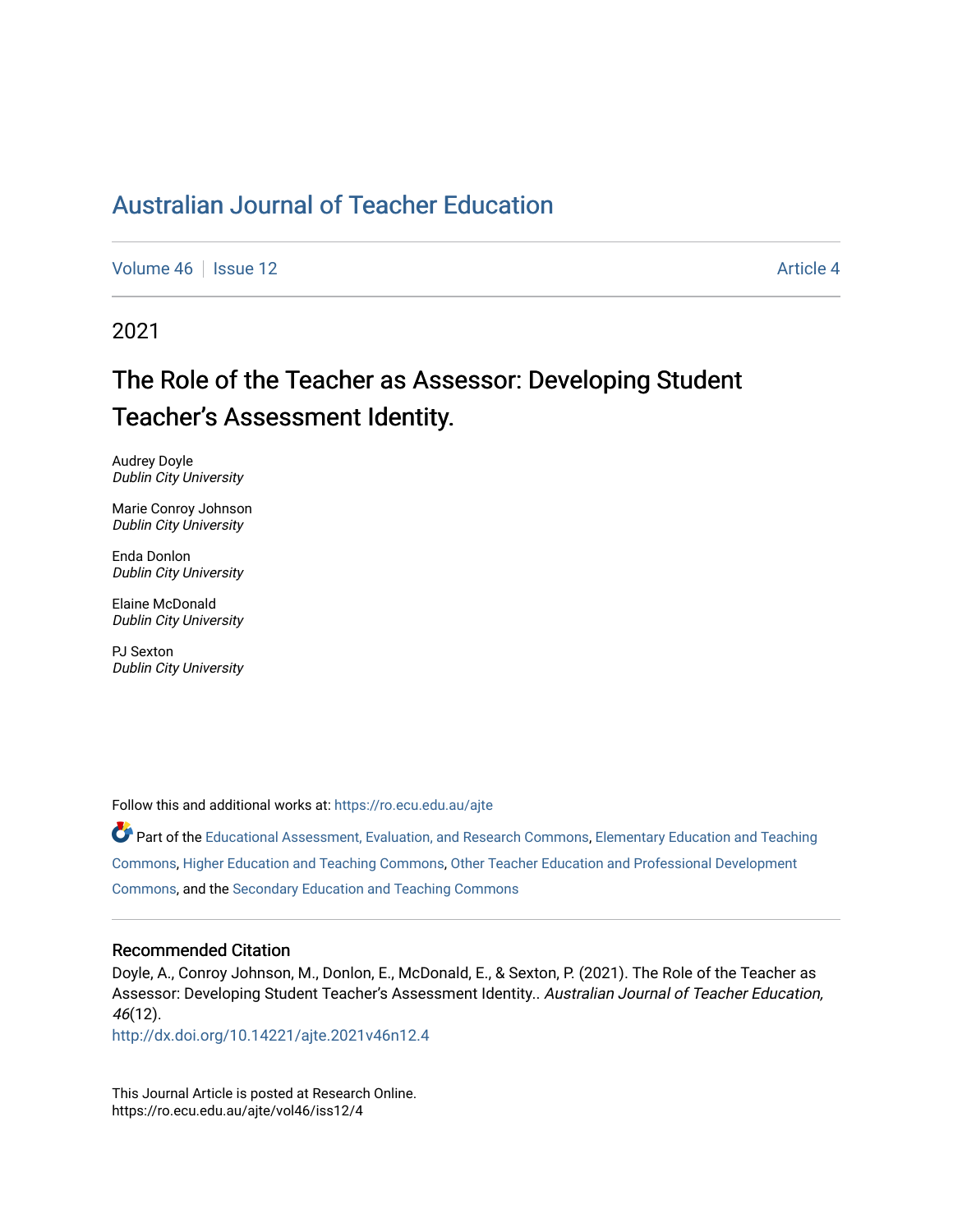## **The Role of the Teacher as Assessor: Developing Student Teachers' Assessment Identity.**

Audrey Doyle Marie Conroy Johnson Enda Donlon Elaine McDonald, PJ Sexton Dublin City University, Ireland

*Abstract: The closure of schools across the globe due to the Covid-19 pandemic had the potential to have a catastrophic impact on a fundamental pillar of initial teacher education: school placement. This paper maps a new "site" of professional practice for "school placement" called "Teacher Online Programme" (TOP) using Xu and Brown's (2016) conceptual framework of teacher assessment literacy in practice. Its main focus lies in the integration of the assessment baseline knowledge into the programme under the seven elements proposed by the framework. A case study methodology informed the approach taken. Data was collected and analysed in three phases: the Teaching Online Programme Year 3 (TOP3) initiative; Studentteacher and Tutor Questionnaires and Student-teacher and Tutor focus group interviews. The findings highlight the complex and multifaceted process of building teacher assessment identity which nests in the larger purposes for education. They encourage an emergentist and collaborative approach to assessment knowledge and view working in communities of practice as a threshold for creativity and innovation.* 

## **Introduction**

In March 2020 the world ground to a "screeching halt" (Latour, 2020) in response to a global pandemic. For many universities who engage in the work of Initial Teacher Education (ITE), the closure of schools presented them with a momentous task and challenged all to reimagine many of the long established practices (Donlon, McDonald, Fitzsimons, & Sexton, 2020). Over the course of their four year programme, student-teachers on the Bachelor of Religious Education and English/History/Music (BREHM) degree in Dublin City University, Ireland, must complete a minimum of 30 weeks' onsite placement in a number of partner post-primary schools (Teaching Council, 2020). Schools tightened up on the number of "visitors", which meant that the student-teacher placements were limited and tutor assessment visits to schools were not possible. A radically new placement experience would have to be designed so that student-teachers could meet the professional requirements of the Teaching Council (2020) and the University (Mohan, McCoy, Carroll, Mihut, Lyons & McDomhaill, 2020). This was a catalyst to reimagine Teacher Assessment Identity (TAI) through the lens of Xu and Brown's (2016) conceptual framework of teacher assessment literacy in practice. The question that challenged the team was: "How can we assist emerging student-teacher assessment identity through a new site of professional practice called Teaching Online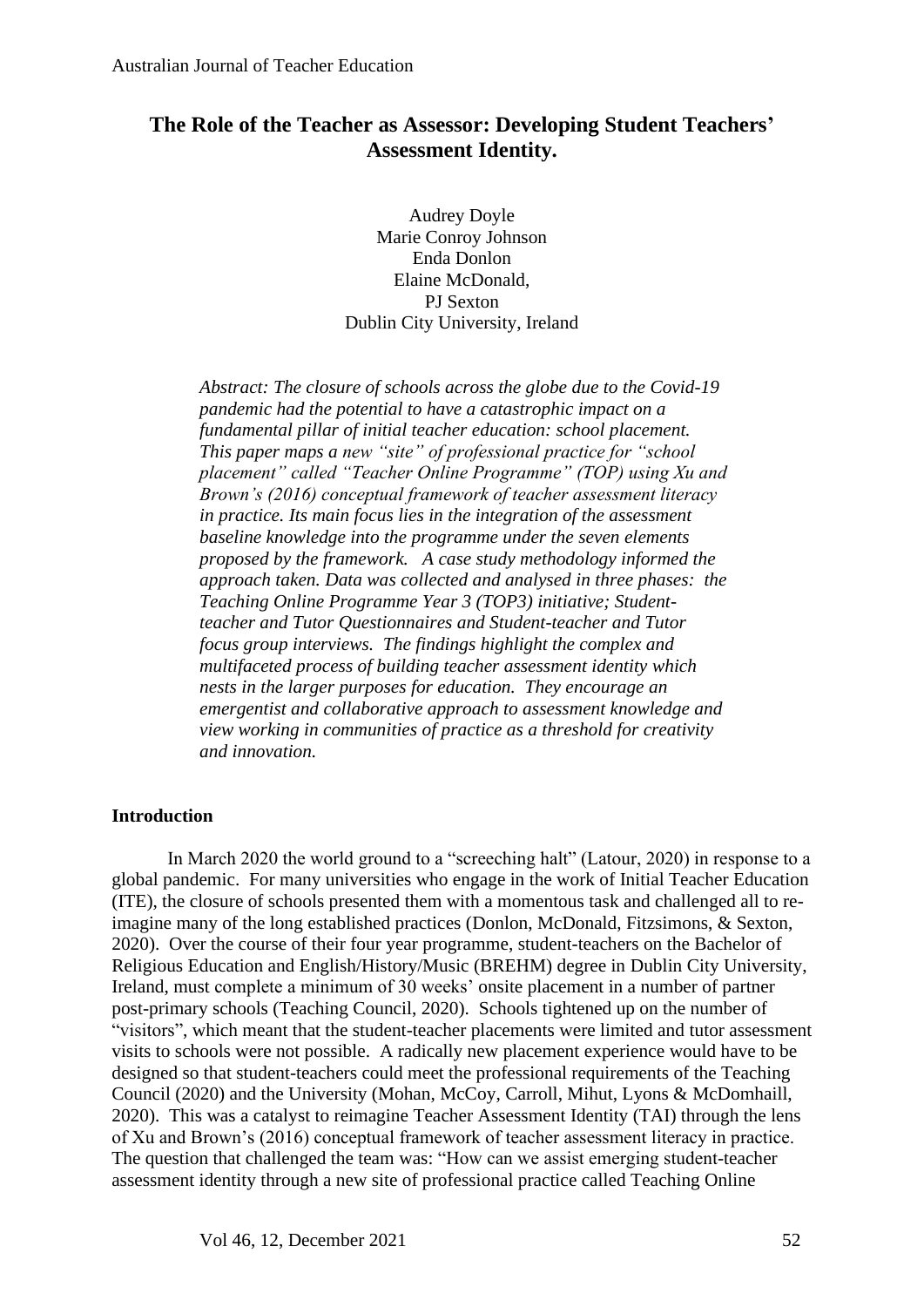Programme (TOP)?" Whilst the initiative employed the full conceptual framework of Xu & Brown, (2016), this paper focusses solely on the first component, the integration of assessment baseline knowledge under the seven elements proposed. Further papers will follow on the other components of the framework.

#### **Teacher Identity**

Internationally, researchers have highlighted the difficulty in adequately defining identity as a concept. The challenge lies in its relationship with words such as self, subject and subjectivity (Biesta, 2017). Literature suggests that identity revolves around the notion of self which is dynamic and multifaceted. This 'self' is "the meaning *maker* and they see identity as the meaning *made*, even as the self and identity evolve and transform over time" (Beauchamp & Thomas, 2009, p.179). Identity is not fixed but is rather a relational phenomenon (Beijaard, Meijer & Verloop, 2004) which transforms in a socio-cultural context with others and the world (Dewey, 1938). Literature further offers insights on how the role of emotion, the power of stories, reflection, and agency can help or hinder the building of identity (Beauchamp & Thomas, 2009).

Teacher identity is depicted as a multi-faceted, complex and socio-cultural process that takes place over the life time of the teacher (Looney, Cumming, van Der Kleij & Harris, 2017). It includes teachers' beliefs (Xu & Brown, 2016), feelings (Beijard et al, 2004), selfefficacy (Bandura, Freeman & Lightsey, 1997), agency (Day, Kington, Stobart & Sammons, 2006) and dispositions (Dottin, 2010). The challenge for BREHM was to ensure that the new "site" of teacher placement could aspire to contributing to this multifaceted identity. The complexity of teacher identity lies on a socio-cultural continuum of experiences that are developed through personal, professional and political encounters with mentors, colleagues and pupils (Mockler, 2011). Any proposed change of placement "site" dictated that former and proposed practises should be interrogated to ascertain how they expand this continuum of experiences. Teacher identity is a non-linear progression which contain the historical experience of the teacher, their present professional contextual and cultural restraints and agency (Day et al, 2006) and their underpinning hopes for how they might become a teacher in the future. It empowers "the narratives that teachers create to explain themselves and their work" (Looney et al, 2017, Connelly & Clandinin, 1999). The urgent question lay in whether the present programme proffered encounters that moved these narratives forward.

#### **Curriculum and Assessment Changes in Ireland**

Ireland has undertaken monumental curriculum change for post-primary (secondary) education in the form of the Junior Cycle (JC) (NCCA, 2012). The JC curriculum was reconceptualised as a process that focussed on learning outcomes and designed to ensure the centrality of all pupils in their learning (NCCA, 2015). It proffered a new rationale, framework and pedagogy (Dempsey et al, 2021). It was evident that the JC curriculum was proposing more than "qualification" which provides pupils with the knowledge, skills, understandings and dispositions so that they can "do something" (Biesta, 2010, p.20). The JC wished to move beyond competiveness and measurement (Biesta, 2010, p.12). The "socialization" aspect (dealing with identity and what am I) and "subjectification" (exploring who am I and how am I becoming) were now seen as essential purposes for education to balance the focus on qualification alone (Biesta, 2013). This new focus on the "subject" rather than the "test" has implications for how assessment is viewed and the convergence of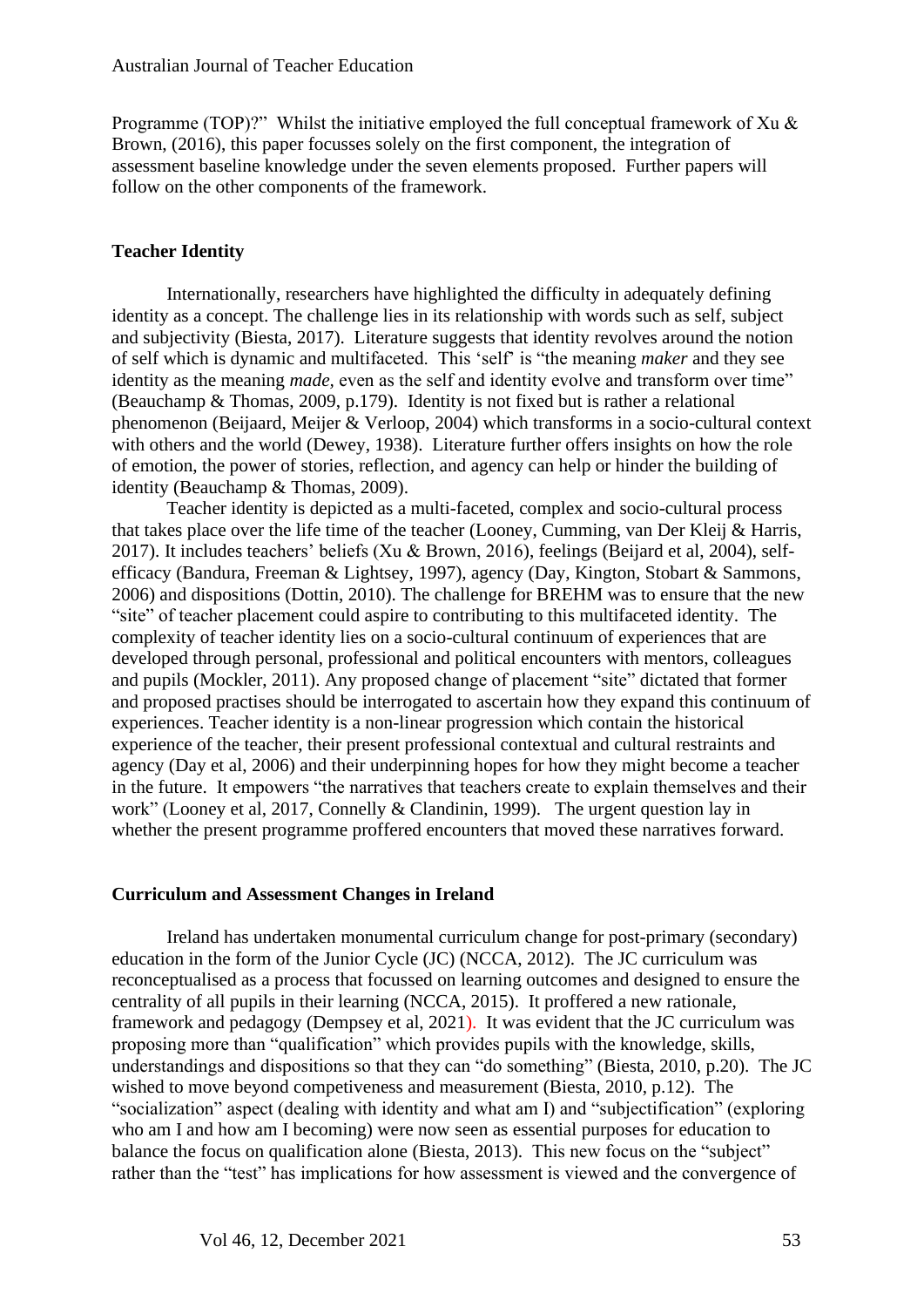formative assessment (Wiliam, 2011) and social constructivist theory (Vygotsky, 1978) underpinning the JC curriculum, propelled the role of the teacher as assessor into new territory. These purposes for education encouraged the emergence of a specific identity for junior cycle and its pupils. Simultaneously, it prompted a new exploration of the role of the teacher within this identity.

Like many of the "new curricula" (Priestley and Philippou, 2018), the JC promoted the teacher as a dynamic and agentic curriculum maker. The question of how studentteachers would make sense of this new role as curriculum maker and "not fall back on existing practices and ways of thinking" (Priestley et al., 2018, p.152), was to the forefront of our re-imaginings. In particular, the JC reform shifted the role of the teacher as assessor from a narrow focus on summative assessment (Junior Certificate) to a dualistic approach whereby both formative assessment (Black and Wiliam, 2009) and summative assessment (Biggs, 2006) are at the heart of supporting teaching and learning (NCCA, 2015). Assessment purposes, processes and practices had changed in the JC (Doyle, 2019) and pointed to a whole new narrative for the teacher as assessor.

In 2020, the senior cycle Leaving Certificate summative examination, which is the threshold to third level education in Ireland, was cancelled due to the Covid-19 pandemic. Teachers for the first time in Ireland were asked to grade and rank their post-primary pupils as part of the Calculated Grades 2020 for Leaving Certificate (Doyle, Lysaght and O'Leary (2021). The professional assessment judgement of teachers was put under scrutiny and had considerable implications for ITE and the preparation of teachers as assessors. Repeatedly, the question that needed to be considered was whether our graduates were prepared fully in their capacity and identity as assessor to make such significant professional judgements and be accountable for their assessment practices?

#### **Teacher Assessment Identity**

The changing context in Ireland drew the BREHM team to the importance of the teacher's role as assessor and the development of their assessment literacy. Xu (2016) defines assessment literacy as "a basic understanding of educational assessment and related skills to apply such knowledge to various measures of student achievement" (p.2). Looney et al. (2018) proffered a reconceptualization of teacher assessment literacy entitled "Teacher Assessment Identity" (TAI). TAI is made up of "beliefs about assessment, disposition towards enacting assessment, and perceptions of their role as assessors" (p. 442). Smith, Hill, Cowie and Gilmore (2014) noted that student-teachers' thinking and beliefs about assessment are often dominated by their prior experience of formal summative assessment. These conceptions of assessment have a backwash effect on pedagogy and this limited understanding informs their identity in their assessment story. The BREHM team recognised that TAI was a component of teacher identity that merited little attention previously in the programme due to the being overshadowed by the emphasis on learning (Biesta, 2010).

#### **Theoretical Framework**

The Year 3 Teaching Online Programme (TOP3) focussed on the theoretical framework of teacher assessment literacy in practice proffered by Xu and Brown (2016). Whilst the framework offers seven important components contained in teacher assessment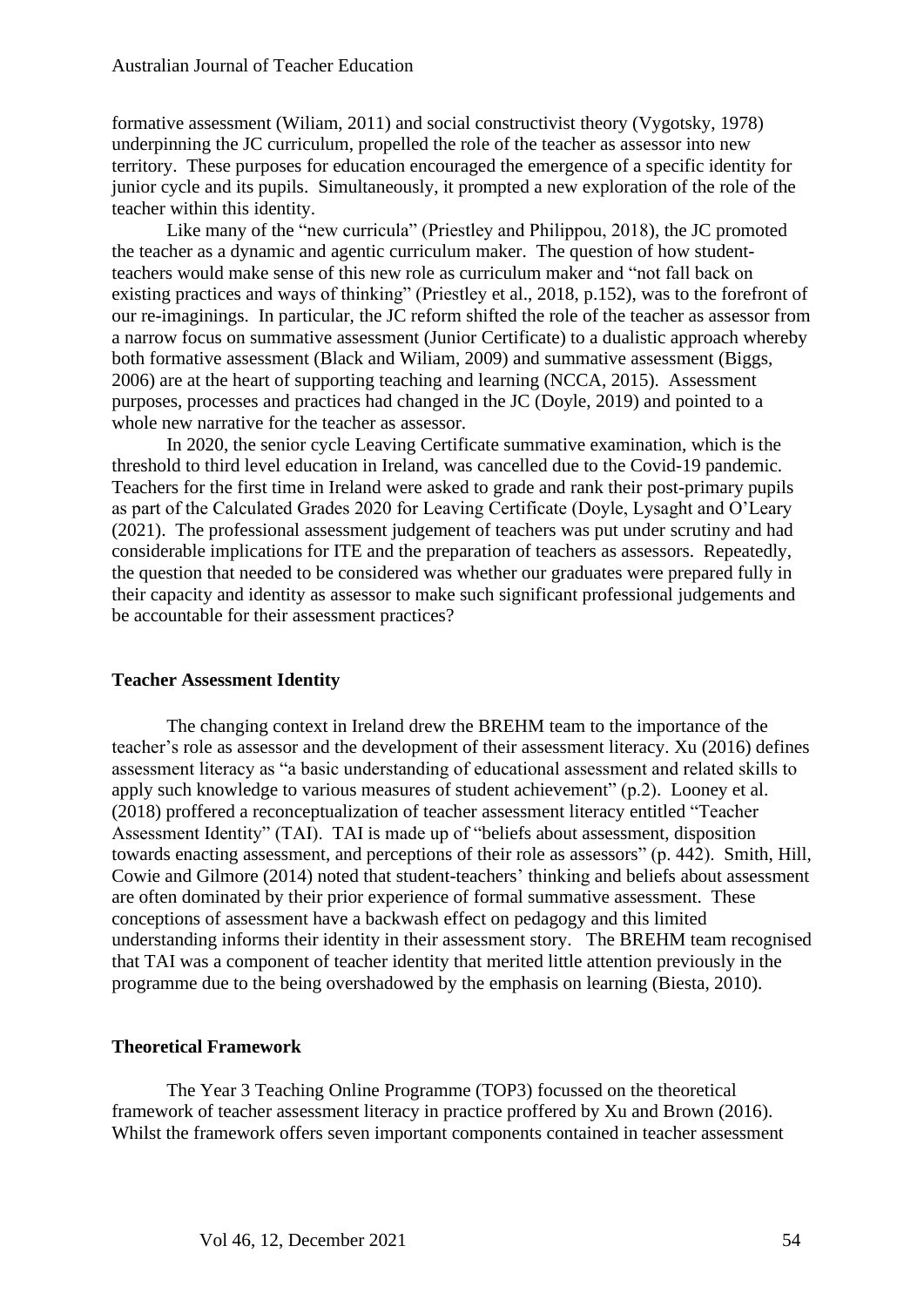literacy<sup>1</sup>, this paper is mainly concerned with the first component which is the baseline knowledge of assessment. Assessment literacy begins with a basic knowledge not only of a teacher's disciplinary and pedagogical knowledge but with a range of different approaches to assessment; knowledge of assessment purposes, content and methods; knowledge of grading; knowledge of feedback; knowledge of peer and self-assessment; knowledge of assessment interpretation and communication; and knowledge of assessment ethics. To ensure all elements were explored, both theoretically and in practice, a collaborative approach across three schools in the Institute of Education in DCU was adopted: The School of Humanities, The School of Policy and Practice and The School of STEM Education, Innovation & Global Studies.

The focus previously had been a somewhat disjointed approach but in the reimagining of TOP3, the knowledge elements make sense, not as separate entities, but rather were offered in the programme as inter-connected and dynamic (Xu and Brown, 2016). The task for the team was to empower student-teachers to understand assessment knowledge as holistic and to expand their assessment identity. The following table offers a summary of how the team collaboratively connected each module with Xu & Brown's (2016) baseline knowledge:

| Xu & Brown's<br><b>Assessment</b><br><b>Baseline</b><br><b>Knowledge</b>                                           | <b>Schools in the</b><br><b>Institute of Education</b> | <b>Building Assessment Knowledge</b>                                                                                                                                                                                                                                                                                                                                                                                                                                                                                                                                              |
|--------------------------------------------------------------------------------------------------------------------|--------------------------------------------------------|-----------------------------------------------------------------------------------------------------------------------------------------------------------------------------------------------------------------------------------------------------------------------------------------------------------------------------------------------------------------------------------------------------------------------------------------------------------------------------------------------------------------------------------------------------------------------------------|
| <b>Disciplinary</b><br>Knowledge                                                                                   | <b>School of Humanities</b>                            | Theology, scripture, morality, dogma and<br>religious education and electives.                                                                                                                                                                                                                                                                                                                                                                                                                                                                                                    |
| <b>Pedagogical Content</b><br>Knowledge                                                                            | <b>School of Policy &amp; Practice</b>                 | Pedagogical content knowledge:                                                                                                                                                                                                                                                                                                                                                                                                                                                                                                                                                    |
| <b>Knowledge of</b><br>assessment purposes,<br>content and methods                                                 |                                                        | <b>Module on Curriculum &amp; Assessment</b><br><b>Curriculum</b> theory<br><b>Curriculum policy</b><br>Purposes, Framework and pedagogy of the new<br><b>Junior Cycle</b><br><b>Formative and Summative Assessment</b><br><b>Curriculum making</b>                                                                                                                                                                                                                                                                                                                               |
| <b>Knowledge of grading</b><br><b>Knowledge of</b><br>feedback<br><b>Knowledge of peer</b><br>and self- assessment |                                                        | Module on preparing student-teachers for their<br><b>Teaching Online Placement with a focus on the</b><br><b>Classroom Based Assessment</b><br><b>Classroom Based Assessment (CBA)</b><br>Enquiry, exploration, reflection/action in the<br>RE classroom.<br><b>Interpreting Learning Outcomes, Learning</b><br><b>Intentions and Success Criteria?</b><br>Content, activities, resources for a synchronous<br>or asynchronous lesson<br><b>Formative assessment processes</b><br>Interpreting the Features of quality and<br>different descriptors for the CBA<br><b>Rubrics</b> |

<sup>&</sup>lt;sup>1</sup> The seven elements of the full conceptual framework are: The knowledge base; Interpretive and guiding framework, Teacher conceptions of assessment, Macro socio-cultural & micro institutional contexts; Teacher assessment literacy in practice; Teacher learning & Assessor Identity (re)construction (Xu & Brown, 2016).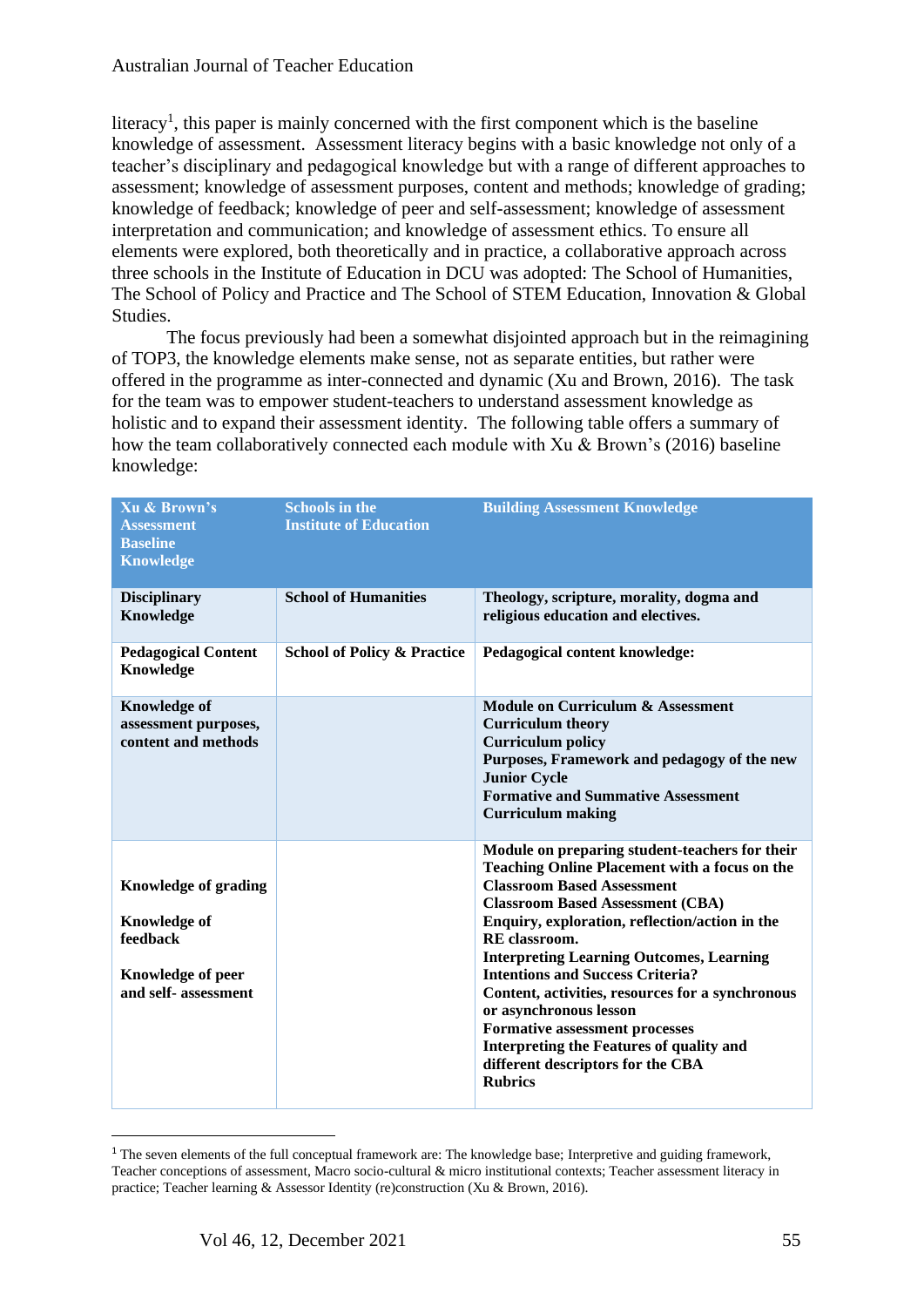|                                                                                                                      |                                                                                      | <b>Module on Methodology</b><br>Constructivism<br><b>Assessment supporting learning</b><br>Activity based learning, group work, narrative<br>enquiry, concept learning etc.                                                                                                                                                                                                                                    |
|----------------------------------------------------------------------------------------------------------------------|--------------------------------------------------------------------------------------|----------------------------------------------------------------------------------------------------------------------------------------------------------------------------------------------------------------------------------------------------------------------------------------------------------------------------------------------------------------------------------------------------------------|
| <b>Knowledge of</b><br>assessment<br>interpretation and<br>communication<br><b>Knowledge of</b><br>assessment ethics |                                                                                      | Group assignment to prepare a CBA<br>Individual assessing of 4 CBAs and judgement<br>made about descriptor merited<br>Group meeting in a Subject Learning and<br>Assessment meeting to discuss the descriptors<br>and come to a consensus working with "on<br>balance" judgement.<br><b>Bias and fairness</b><br><b>Reporting and feedback</b><br>Ethical responsibility of use, storage and<br>dissemination. |
| Applying the 7<br>elements of the<br>knowledge base                                                                  |                                                                                      | A four week block of Teaching Online<br>Programme (TOP) in January 2021 including<br>synchronous and asynchronous lessons                                                                                                                                                                                                                                                                                      |
| <b>Digital Technology</b>                                                                                            | <b>School of STEM</b><br><b>Education, Innovation &amp;</b><br><b>Global Studies</b> | Digital technological skill set for synchronous<br>and asynchronous lessons<br>Zoom platform<br><b>Google Classroom</b><br><b>E-portfolios</b>                                                                                                                                                                                                                                                                 |

**Table 1 Aligning Xu & Brown's (2016) Baseline Knowledge with the TOP3 programme**

To apply assessment knowledge proffered in the modules, the team focussed on the planning of asynchronous lessons and the teaching of synchronous lessons which prepared a second year post-primary student for their Junior Cycle Classroom Based Assessment (CBA). A CBA is a specific task assessed by the teacher with clear criteria, either completed as an individual or group, during class contact time. The CBA is a formative assessment process that takes place over a three-week period and culminates in the teacher making a professional judgement on the work. It is underpinned by learning outcomes taken from various strands of the Junior Cycle subject specification. It focuses on the processes involved in learning and not just the end product. All student-teachers in the BREHM programme were involved in the Religious Education CBA and had one other CBA to consider from their elective:

- a. Religious Education CBA1 report on "A person of commitment"
- b. English CBA1 Oral presentation
- c. History CBA1 report on "The Past in my Place".
- d. Music CBA1 Composition Portfolio

To assess the CBA1, the teacher uses the Features of Quality and Descriptors based on four different levels; Exceptional; Above Expectations: In line with Expectations and Not yet in line with expectations, as outlined by the National Council of Curriculum and Assessment (NCCA, 2015). Each teacher brings their initial evaluations of the CBA to a Subject Learning and Assessment Review (SLAR) meeting which is subject specific and lasts approximately two hours. The SLAR supports professional discussion and opens the potential for them to develop knowledge and craft (Pollard, 2010) around standards, evaluation and consistency of judgements on student performance. Student-teachers rarely have the opportunity to engage in work on the CBAs on school placement because they may not have the class group or the teacher may not wish to allow the student-teacher to take on exam based work.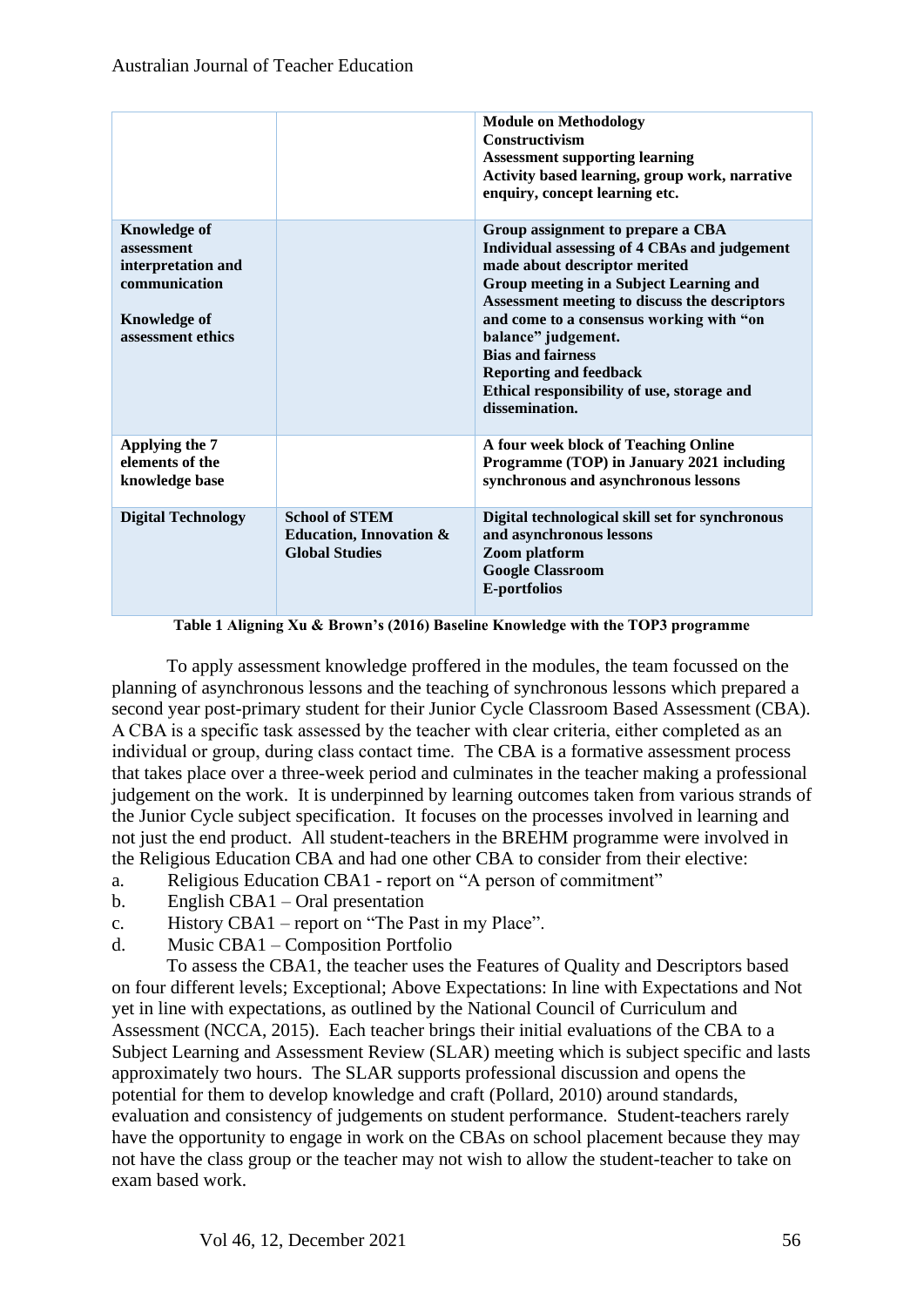## **Methodology**

The methodological approach to this research is a single case study (Stake, 1995) undertaken during placement period of TOP3. Yin (2006) argues that "the strength of the case study method is its ability to examine, in-depth, a "case" within its "real-life" context" (p.111). He suggests that the case study method is pertinent when your research addresses either a descriptive question (*what* happened?) or an explanatory question (*how* or *why* did something happen?). The case study was selected as the instrument to help navigate the complexity (Byrne, 2005) and interdependencies of the baseline assessment knowledge.

The case study comprised of three phases:

Phase one consisted of implementing TOP3 for 96 student-teachers from September 2020 to February 2021. Artefacts such as handbooks, templates, recordings, and rubrics were all prepared. Assignments were set and applied assessment knowledge into a practical or reflective element. Each student was supported by a tutor who engaged with them from November until early February 2021. Tutors viewed each student's e-portfolio, synchronous and asynchronous lessons and engaged them in a dialogue about their experience and learning. Formative feedback was offered to the student to help them progress in their learning.

Following ethical approval from the University's Research Ethics Committee, Phase two consisted of two questionnaires:

- 1. A 30-minute on-line Qualtrics questionnaire involving predominantly multiple-choice and open questions was issued to TOP3 student-teachers in February. It asked questions related to the challenges, complexities and learning experienced during TOP3. 59 of the 96 student-teachers responded to the questionnaire giving a response rate of 61.5%.
- 2. A second on-line questionnaire was issued to tutors in February 2021. This captured tutor views on their experience of student-teacher preparation, planning and placement. Eight tutors out of 20 responded to the questionnaire, giving a response rate of 40%.

Phase three consisted of a series of six, 45-minute focus groups with student-teachers  $(n=17)$  and also with tutors  $(n=18)$ . The team did not carry out these interviews themselves as they were involved in grading and evaluating student-teachers. The interviews were transcribed and anonymised before the data was referred to the team. Open thematic analysis (Braun and Clarke, 2013) was carried out with the use of Nvivo to allow for the emergence of key themes and learning as a result of the process. The researchers then applied deductive coding using the framework from Xu and Brown (2016) to expand their findings on TAI.

## **Findings**

From September 2020, the class were divided into groups of six to encourage the building of collaborative practice. In the student-teacher questionnaire (SQ), 36 student-teachers (75%) selected isolation due to the pandemic, in the first four of the greatest challenges to **the** programme. Juxtaposed to this challenge, they indicated that working as a team was one of the most positive experiences, not only in terms of "motivation", "creativity" and "learning" but for the comradery it offered in lockdown. The successful functioning of the team added significantly to the successful development of TAI.

*My group was amazing to work with and we came up with great ideas and supported each other every step of the way. This motivated me a lot to succeed in my placement.* (SQ)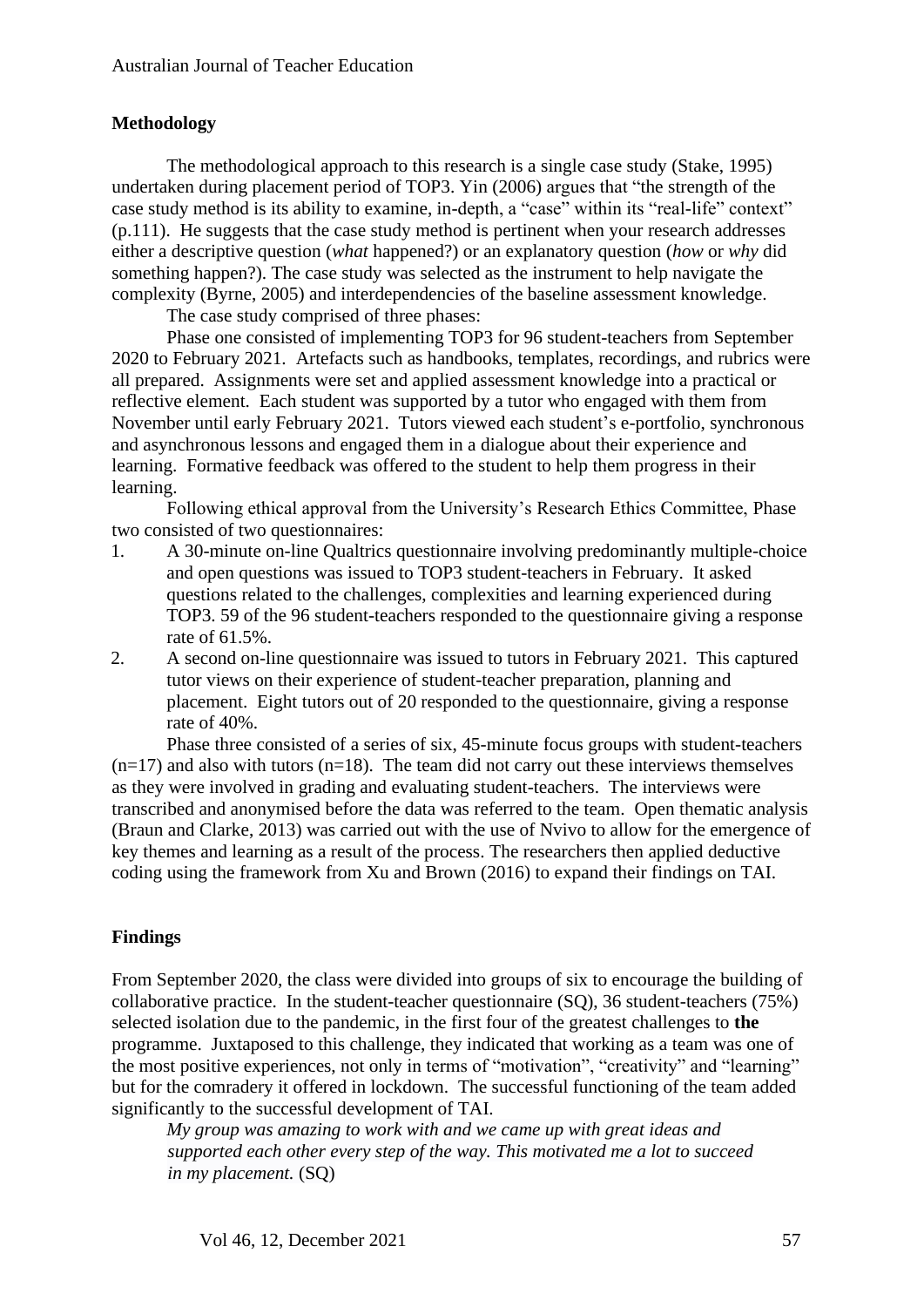### **Disciplinary Knowledge and Pedagogical Content Knowledge**

In the main, student-teachers demonstrated very good disciplinary knowledge and were accessing the new subject specifications for the JC. They used Learning Outcomes and Intentions not only as gestures at the beginning of their lessons but tutors in the questionnaire (TQ) were able to "see the linkages" (TQ) throughout the lesson. Student-teachers were able to "build success criteria" (TQ) from their Learning Intentions which demonstrated their ability to break down content and concepts. Their disciplinary understanding was evident from the variety of people of commitment in the RE CBA1 they choose in their planning and assignment:

*Even the characters they choose for the CBA ranged from a variety of genders to a variety of areas of interest. (Tutor 3)*

Tutors commended the progression student-teachers made with their pedagogical knowledge and understanding and noted that they had moved away from teacher exposition or "monologue" (Tutor 12*)* to a more constructivist approach. The overall methodological approach was "student centred" (TQ):

*I saw a lot of concept formation, activity-based learning but very little of the teaching exposition and you can really see how as the student's progress, how the skill base develops.* (Tutor 2)

One of the difficulties student-teachers faced was building lessons based on imaginary pupils for the asynchronous lessons and their own peers for the synchronous lessons. To assist in imagining a class of second year pupils they choose a post-primary school in Ireland and researched it online under context, culture and curriculum and built their imaginary class. This exercise was to stimulate the expertise of the student-teachers in accounting for the power of context and culture in the decisions they make in their role as assessor (Mockler, 2011). Some student-teachers found this space helped to build expertise and were happy not to have to deal with classroom behaviour and management. This meant that they could really develop the depth of their knowledge around pedagogy:

*I found that this very much depended on the student-teachers' ability to suspend disbelief. Those who could imaginatively place themselves in a classroom with their pupils had very few issues in strengthening their teacher presence. Because the pupils were real to them, their selection of learner activities and textual resources, etc., and even the tenor of their voice on the recordings, were all much more impactful. (TQ)*

For some student-teachers, they missed the real encounter with pupils in the classroom. They learned very quickly that the online asynchronous arena lacks that connectivity with pupils and "teaching a student-centred topic to pupils who are not there or real is incredibly hard and draining" (SQ). Teaching asynchronously has its challenges and yet it can draw further on the creativity and innovation of the teacher:

*My greatest challenge was coming up with creative and innovative activities for imaginary kids asynchronously as it limited what you could do in terms of classroom discussions and group work. I overcame this by using different functions such as Padlet or Google classroom to facilitate the classroom discussion. (SQ)*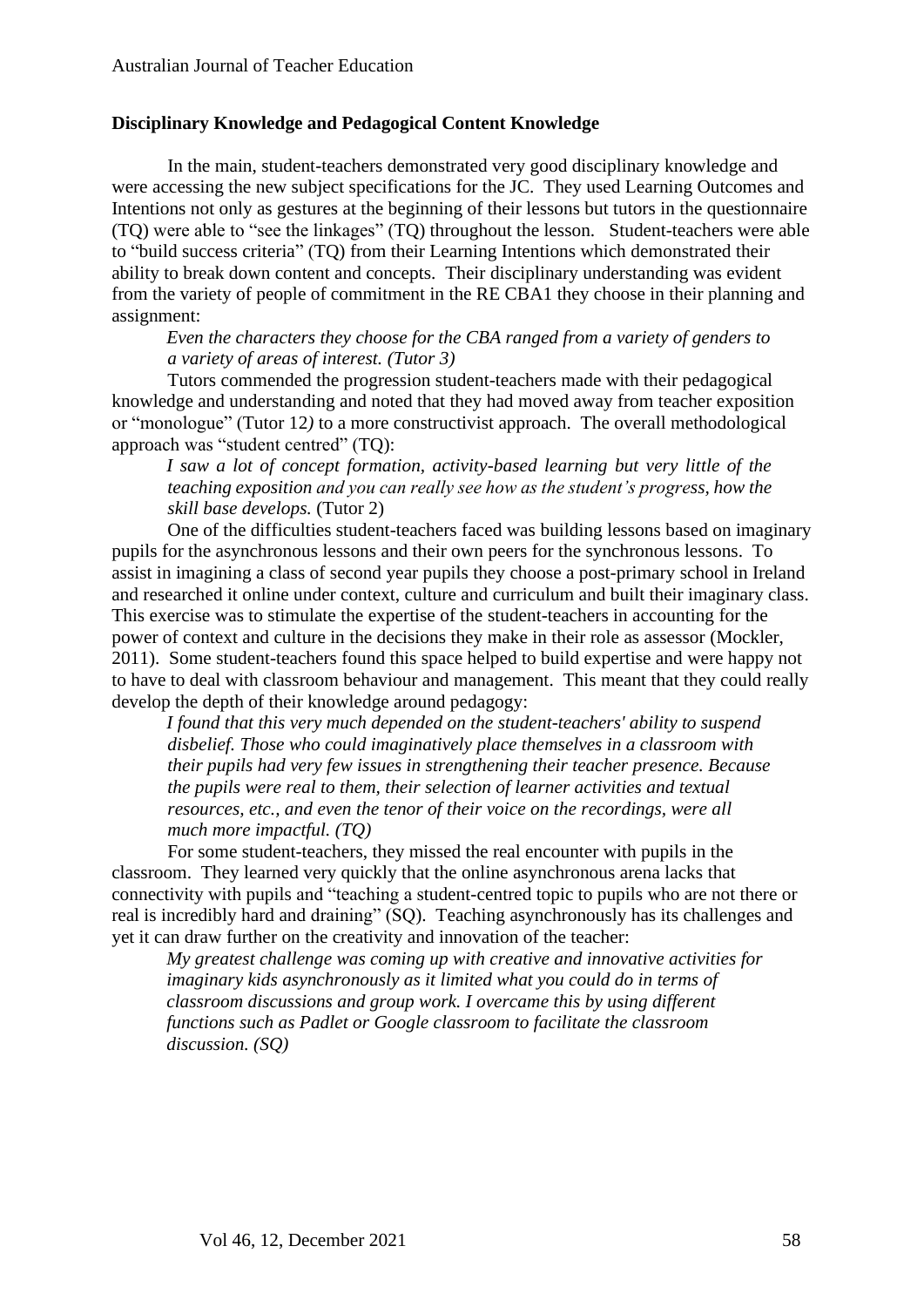#### **Knowledge of Assessment Purposes Content and Methods**

Student-teachers reported that their knowledge of assessment purposes, content, and methods had improved over the course of the programme. They were asked to rate their knowledge and understanding before and after the programme:

| <b>Field</b>                         | <b>Mean before TOP3</b> | <b>Mean after TOP3</b> | <b>Improvement</b> |
|--------------------------------------|-------------------------|------------------------|--------------------|
|                                      |                         |                        |                    |
|                                      |                         |                        |                    |
|                                      |                         |                        |                    |
| <b>CBA</b>                           | 42.49                   | 80.45                  | 37.96              |
| <b>SLAR</b>                          | 39.29                   | 83.27                  | 43.98              |
| Asynchronous Lessons                 | 41.46                   | 80.51                  | 39.05              |
| Synchronous Lessons                  | 51.63                   | 82.98                  | 31.35              |
| <b>Student Engagement Activities</b> | 28.35                   | 71.98                  | 43.63              |
| Google Classroom                     | 29.23                   | 72.98                  | 43.75              |
| Methodology                          | 67.97                   | 78.67                  | 10.7               |
| Differentiation                      | 61.85                   | 75.40                  | 13.55              |
| <b>Formative Assessment</b>          | 60.21                   | 78.15                  | 17.94              |
| How to work as a team                | 78.43                   | 86.91                  | 8.48               |
| Reflective Practice                  | 65.48                   | 77.28                  | 11.8               |
| Lesson Planning                      | 71.35                   | 82.98                  | 11.63              |
| Technology for teaching and          | 51.43                   | 79.23                  | 27.8               |
| learning                             |                         |                        |                    |
| Giving Feedback                      | 56.13                   | 78.10                  | 21.97              |

**Table 2 Knowledge before and after TOP3**

It is evident that student-teachers' perceptions of increased knowledge and understanding were cited for the CBA (37.96%), the SLAR (43.98%), Student Engagement activities (43.63%), asynchronous lessons (39.05%), and Google classrooms (43.75%). An open question (Q.G) in the questionnaire asked: "How has the study and practice of the CBA helped you prepare to be an assessor?" and the following response captured the extent of this learning from the pupil's perspective:

*The CBA process, in relation to being an assessor, has greatly contributed to my teaching career. Having an active and practical assignment here, allowed me to see what it is going to be like when I have to grade real CBAs. It also showed me how to work when in a SLAR meeting, how to get points across, analyse other teachers' decisions, working as a team, etc. It will help me in future teaching and this will also benefit the pupils I will teach in the future. (SQ)*

Student-teachers believed that the knowledge they gained about the CBA helped them to improve their "confidence", "creativity", and "courage" in their planning and teaching. This critical development of CBA knowledge was acknowledged by the tutors:

*The result of that was that they could just focus on methodology and awareness around assessment…I thought that that engendered in them a great selfconfidence. (Tutor 6)*

One interesting insight from tutors was the literacy problem in relation to formative assessment as experienced by student-teachers. Their prior experience of assessment had been primarily summative in approach. Tutors highlighted that understanding formative assessment was a "grey area" for many student-teachers. They noted that student-teachers missed the subtlety of what formative assessment was about and tutors believed "it's a growth in terms of understanding what it means and what it looks like in a good practice" (Tutor 1). However, they also pointed to the narrow understanding that student-teachers had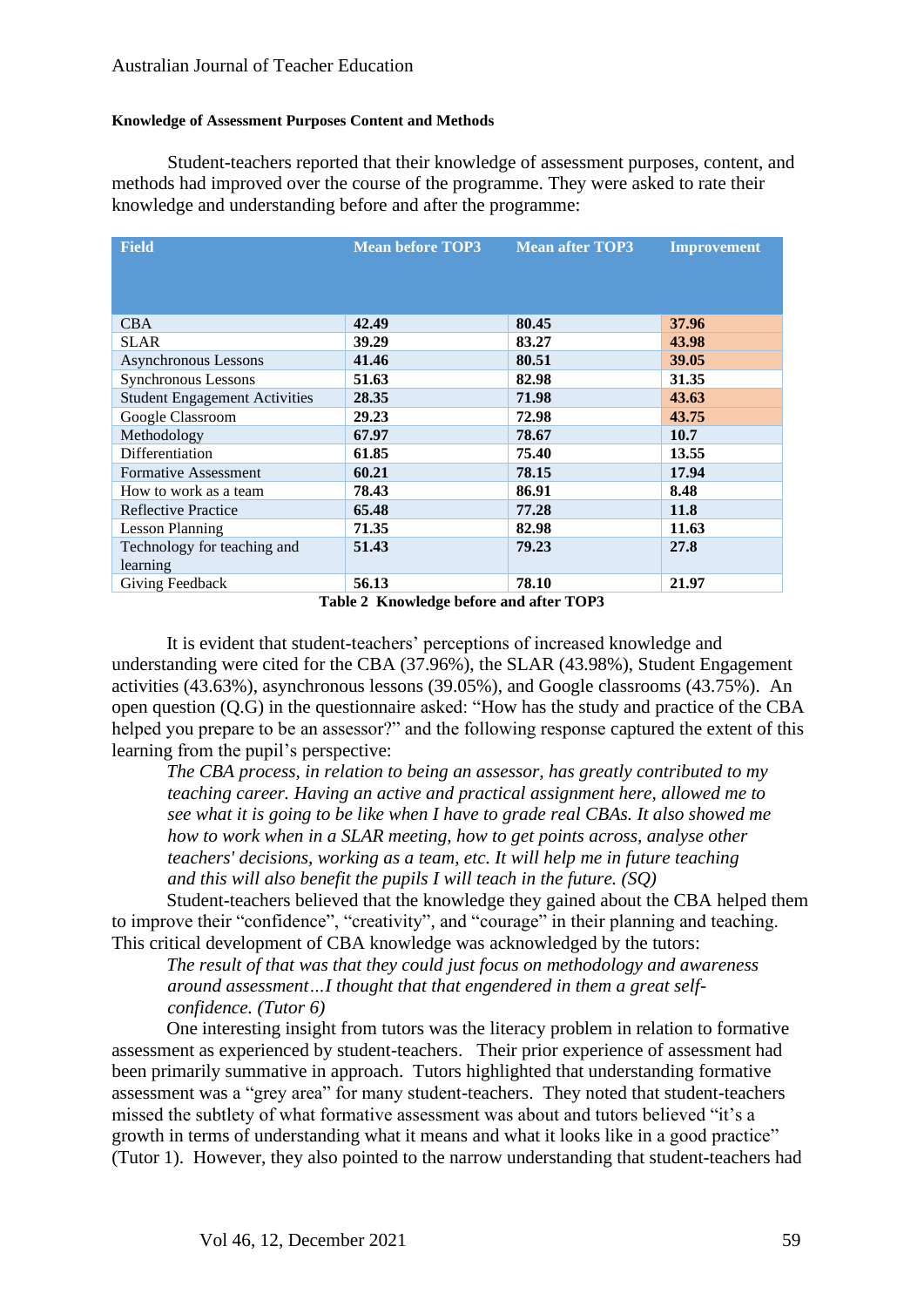for the purposes for education and assessment. They asked if the student-teachers had really thought through what was the purpose of the CBA?

*Is it just to get it done and have your portfolio as it is in English…..or are you using the whole CBA to make better pupils? Is it going to make them better at English, is it going to make them better musicians, you know? (Tutor 3)*

This insight from the tutors highlighted the need to ensure that knowledge and understanding around the intended purposes of different assessment types needed to be prioritised further. Professional judgement relies on being able to deduce the purpose of the assessment so that interpretation is valid and reliable. Student-teachers understood the rationale behind the JC curriculum but were struggling with aligning these with the purposes for assessment.

#### **Knowledge of Grading and Assessment Interpretation**

Each student had to evaluate four CBA reports prepared by their peer group. The majority of student-teachers found this key to their development as assessors and "it showed how you have to be fair and honest and treat each piece exactly the same and stick to the principles and marking guidelines (SQ). The unusual situation that the programme confronted was that even post-primary teachers in Ireland had not yet engaged in Religious Education CBAs and this offered a space for the student-teachers themselves to be creative and innovative:

*It was helping them, feeding off each other, supplying each other with ideas, being both participant and observer, being both student and teacher, being both a participant and assessor and they were coming at it from every angle, and I thought such a positive experience for them (Tutor 5)*

Perhaps the greatest learning was offered in the Subject Learning and Assessment Meeting (SLAR) as student-teachers had to offer the grades and interpretations behind these evaluations and get a deeper understanding of the practical use of the features of quality and descriptors. The recordings of these SLAR's presented the team with insightful evidence of rich dialogue around assessment. The discussion that took place about the fairness and justice of grades according to the descriptors highlighted the advances these student-teachers were making in relation to their assessment identity. One student summed it up when they noted that:

*The process of evaluating the CBAs as a team at the SLAR meeting, based on the descriptors, was very helpful in understanding how to measure the success of the work in meeting the descriptors. It helped to identify the areas we missed as a team in producing a CBA and therefore fed into the understanding of the process for teaching. (SQ)*

One of the challenges for some student-teachers lay in the difficulty of evaluating their own peers and worries that *"the other participant wouldn't take the constructive criticism personally as it was in the best interest of the task and the CBA"* (Student 3). They were confronted with their own bias and had to work through this and make a professional judgement on the CBA. Student-teachers agreed that the greater their knowledge of the standards and descriptors for the CBA task, the more likely they were to give a fair and just evaluation:

*Yeah, it definitely built my understanding a bit more in terms of there's a prescribed template that you have to work towards instead of just looking at a piece of work and then going based solely on your own opinion, you know, your*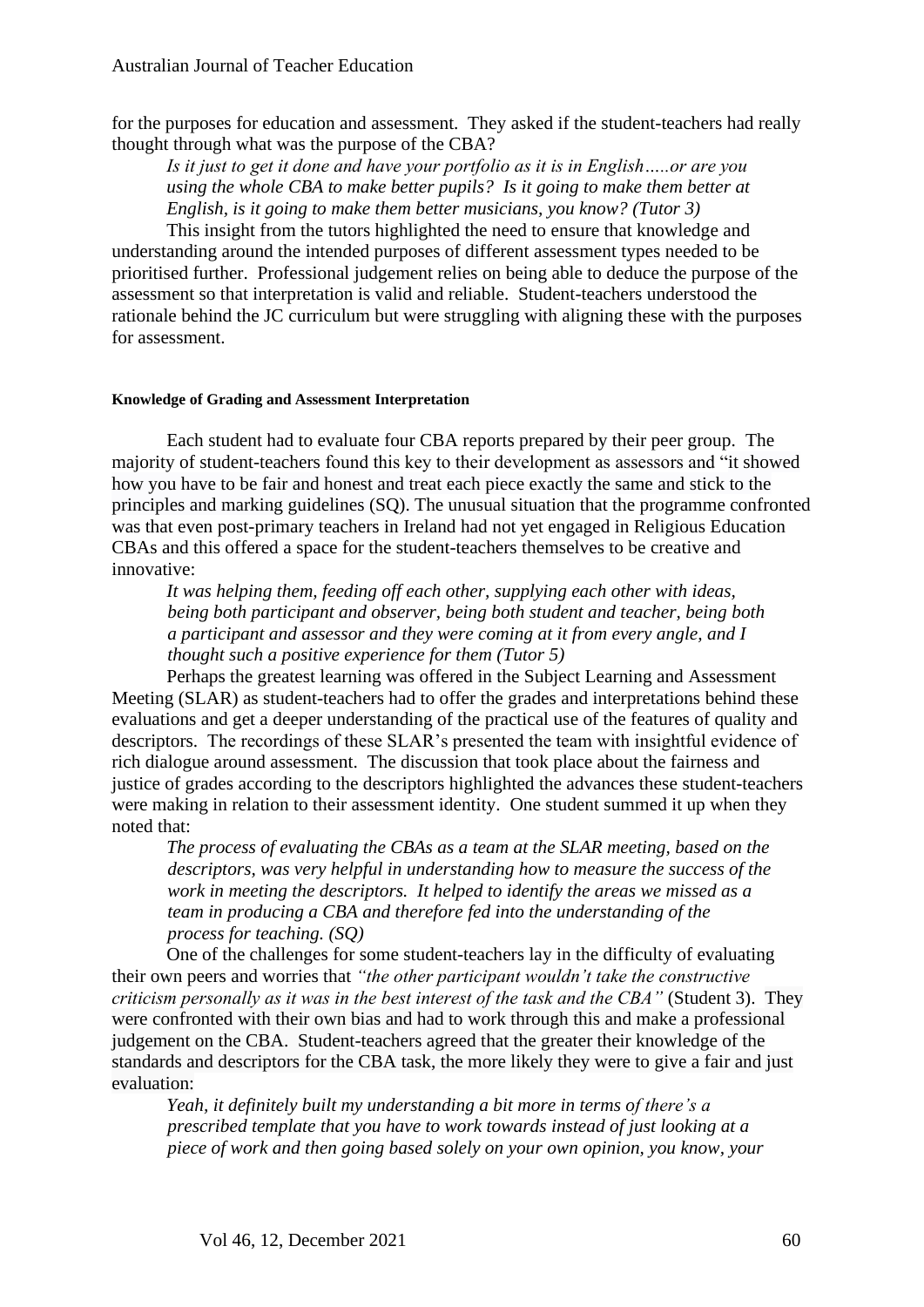*own intuition or viewpoint of what is good, bad or indifferent. I didn't really realise that at the start. (Student H)*

#### **Knowledge of Feedback**

Throughout TOP3 the importance of developing the student-teachers' understanding of the function and power of feedback was prioritised. This entailed not only learning to give feedback to their peers on their CBA reports but they also each week offered a Student Engagement Activity (SEA) for peer review and feedback. There were varying responses in data to the process of developing the activities and giving feedback. For many of the studentteachers, the SEA's offered a space where they could really think through how to ensure that learning was on track:

*This year I have realized how important this actually is to keep pupils on task and also to add some fun into the classroom (SQ).*

Data evidenced that these activities "gave inspiration" (Student-teacher G) as to how to achieve and apply appropriate methodology and "made student-teachers think at a much deeper level" (TQ). There were student-teachers who took the time to understand the SEA process and who saw it as helping to "*cement the key elements of the lesson plan process, as in a live classroom you can compensate for elements that are not planned well, however, in an asynchronous lesson each detail must be planned clearly as you cannot change what is delivered to the student in a recording"* (SQ).

There were also student-teachers who did not see the point of the SEA or giving feedback to peers. They noted the lack of "live reaction" to the SEA's from pupils and that "it is completely different when your fellow student-teachers correct your activities as they see it from a teacher's point of view not a pupil's" (SQ). There is no doubt that having real live pupils would be the best scenario for engaging in the development of formative feedback and assessment. Yet, what TOP3 offered was building knowledge in a safe environment where risks could be taken on formative activities developed with technology that might not be attempted in the classroom.

#### **Knowledge of Student Involvement in Assessment**

One of the challenges of TOP3 was the lack of post-primary pupils and the contextual experience of teaching to a post-primary class. Data highlighted the lack of "feedback" from pupils, the problem with the "screen" and building "presence", not dealing with "behaviour" and the feeling that it was very "rehearsed", akin to "a training pilot in a simulation" (SQ). They missed the "un-predictableness" of the classroom (Student L). Yet, this lack also drew out the recognition of the very powerful place that pupils have in the process of assessment. Student-teachers who recognised this insight worked hard to make the knowledge come alive for pupils: "I was able to make up that little video on castles and abbeys……so the pupils can actually see that there's physical objects out there" (Student D). There was a growing recognition that "Now, it is student centred, everything that we do, and the CBA is student centred" (Student C). Overall, the role of the pupil in the classroom encounter and their input into the assessment process emerged as a major nexus of learning for student-teachers in the programme.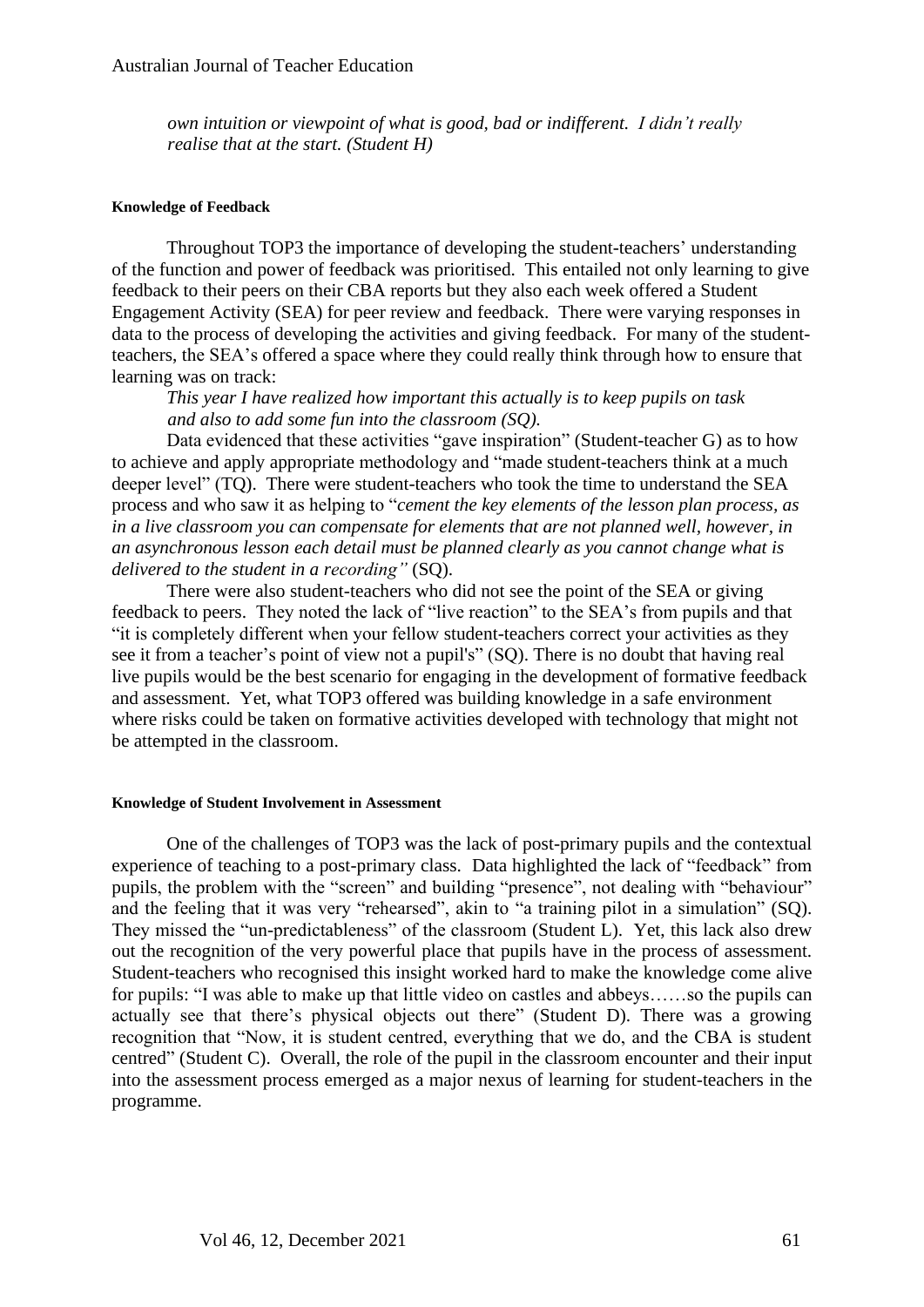#### **Knowledge of Assessment Ethics**

The role of the assessor demands an ethical approach to assessment. Formative assessment at its heart concentrates on the singularity of the student and summative assessment focussed on the assignment/test rather than the person of the pupil. Through the evaluation of the CBA and the SLAR meeting, the student-teacher was able to engage in the reality of this dualistic focus. The fact that they were evaluating their peers worked to our advantage as it offered a scenario whereby they had a relationship with the peer student they were grading and they had to become wise in dealing with their biases:

*I found even in the SLAR meeting I had to remind people, we're actually not accessing the people because I felt that was coming into it you know, and I said it in a gentle way. (Student B).*

In the teaching of the CBA over a four-week period, they were able to see the formative assessment possibilities of where they could encourage pupil choice and voice, spaces for offering feedback and potential areas that might need scaffolding.

*They [student-teachers] are very creative because the whole new JC is that the pupil is responsible for their own learning and I think that some of them were so creative that they really gave space to the pupils in the class to learn and to be responsible and to be like I suppose autonomous and that they were responsible for their own learning." (TQ)*

## **Discussion**

The findings above on the complexity of implementing the knowledge components of Xu and Brown's (2016) conceptual framework in relation to teacher assessment identity, offer considerable insights for ITE programmes. The following discussion will focus on four areas of learning that emerged in the TOP3 research:

- a. Assessment is multifaceted and needs to be deconstructed for thresholds of emerging assessment identity to be possible
- b. The process of assessment knowledge making is emergentist and demands a holistic understanding of the knowledge base on assessment
- c. Assessment identity is a cognitive and socio-cultural construct which is fostered through collaboration
- d. Emerging assessment knowledge is a threshold for creativity and innovation

#### **Assessment is Multifaceted and Needs to be Deconstructed for Thresholds of Emerging Assessment Identity to be Possible**

Data acknowledges that the process of learning involved for the student-teacher in becoming an assessor is a highly complex and multifaceted landscape (Xu and Brown, 2016). It is complex because the student-teacher must navigate a multiplicity of knowledge elements which have layers and demand higher order and critical thinking in how they converge. Literature has repeatedly acknowledged that student-teachers' knowledge and understanding of assessment is based on their own experiences of schooling as pupils (Smith et al., 2014) and is very context specific (Brown and Remesal, 2012). Researchers suggest that these student-teachers need to move from viewing assessment as pupils to seeing it through the eyes of a teacher (Brown et al., 2012). TOP3 student-teachers had experienced a mainly strong summative approach to assessment which endorsed a high-stakes terminal examination. Assessment was viewed as happening at the end of learning rather than as a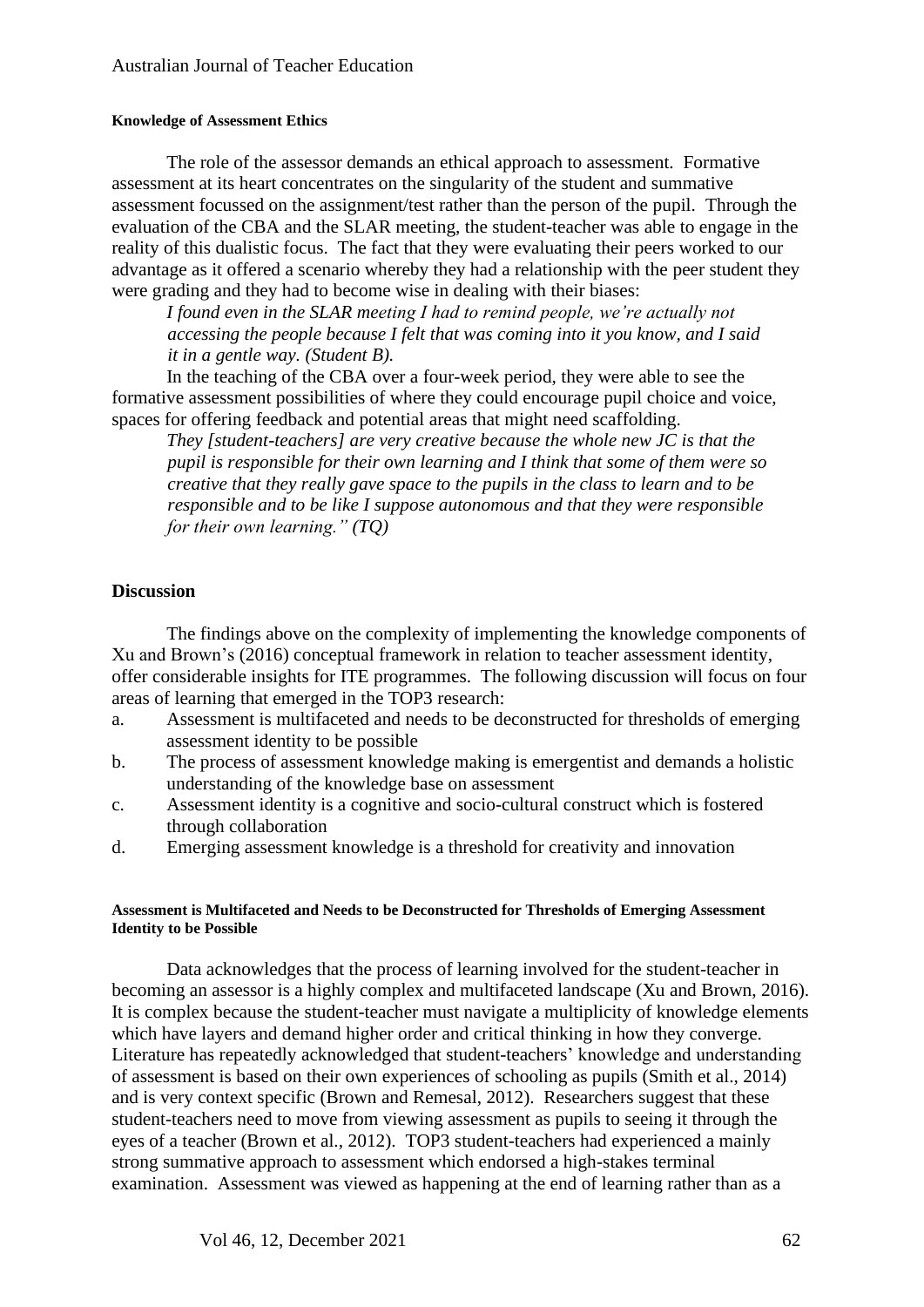"powerful force in supporting learning, and a mechanism for individual empowerment" (Broadfoot and Black, 2004, p. 22). Student-teachers' understanding of assessment and its purposes needed to be interrupted, deconstructed, and challenged. One of the first steps in building TAI is to connect assessment to the bigger arena of purposes for education: qualification, socialization, and subjectification (Biesta, 2013) and to engage in a critical dialogue about these purposes and how they impact on assessment. Irish assessment identity had been a closed fortress for so long and the summative examinations "drowns out the whispers of other assessment discourse" (Looney, 2006, p. 352). A default to qualification alone would no longer answer the philosophical vision of the new curriculum in Ireland.

#### **The Process of Assessment Knowledge Making is Emergentist and Demands a Holistic Understanding of the Knowledge Base on Assessment**

The seven elements in the knowledge base of Xu and Brown's (2016) conceptual framework are seen as inter-connected and inter-related. They explain that:

*A basic mastery of this body of knowledge serves as a threshold; teachers who have crossed it would have the opportunity to engage in assessment at a deeper level. It should be noted that this knowledge base is dynamic and evolving, depending in part on the context in which assessment is deployed (Xu and Brown, 2016, p. 20*).

The cognitive challenge for TAI is to join the inter-connections of these elements in a holistic way, alongside having detailed knowledge and understanding of the individual parts. TOP3 drew on Osberg's (2008) "centrifugal" and non-linear understanding of knowledge in the preparation of the programme.



**Figure 1 A complex or centrifugal process in which the "space of the possible" is continually expanded into that which is incalculable through "renewal" of what came before (Osberg, 2008)**

Knowledge is expanded not in terms of adding on something to what was there already, but rather, a reordering and renewing in a way that expands and opens knowledge up to the incalculable. Osberg (2008) explains that the spheres within the dotted lines in the illustration are continuously expanded into that which is incalculable through "renewal" of what came before (larger spheres subsume and transcend small spheres). Davis and Sumara (2008) support this understanding of the "logic of emergence" and they suggest that knowledge "production" might be described as an ever-expanding space of possibility that is opened and enlarged simply by exploring the space of what is currently possible (p.134). They contend that the creation of knowledge is "progressive" not because it is moving in a given direction but because it is constantly "expanding the space of the possible by exploring the current space of possibility"  $(p.57)$  – expansive but not directional. Thus, rather than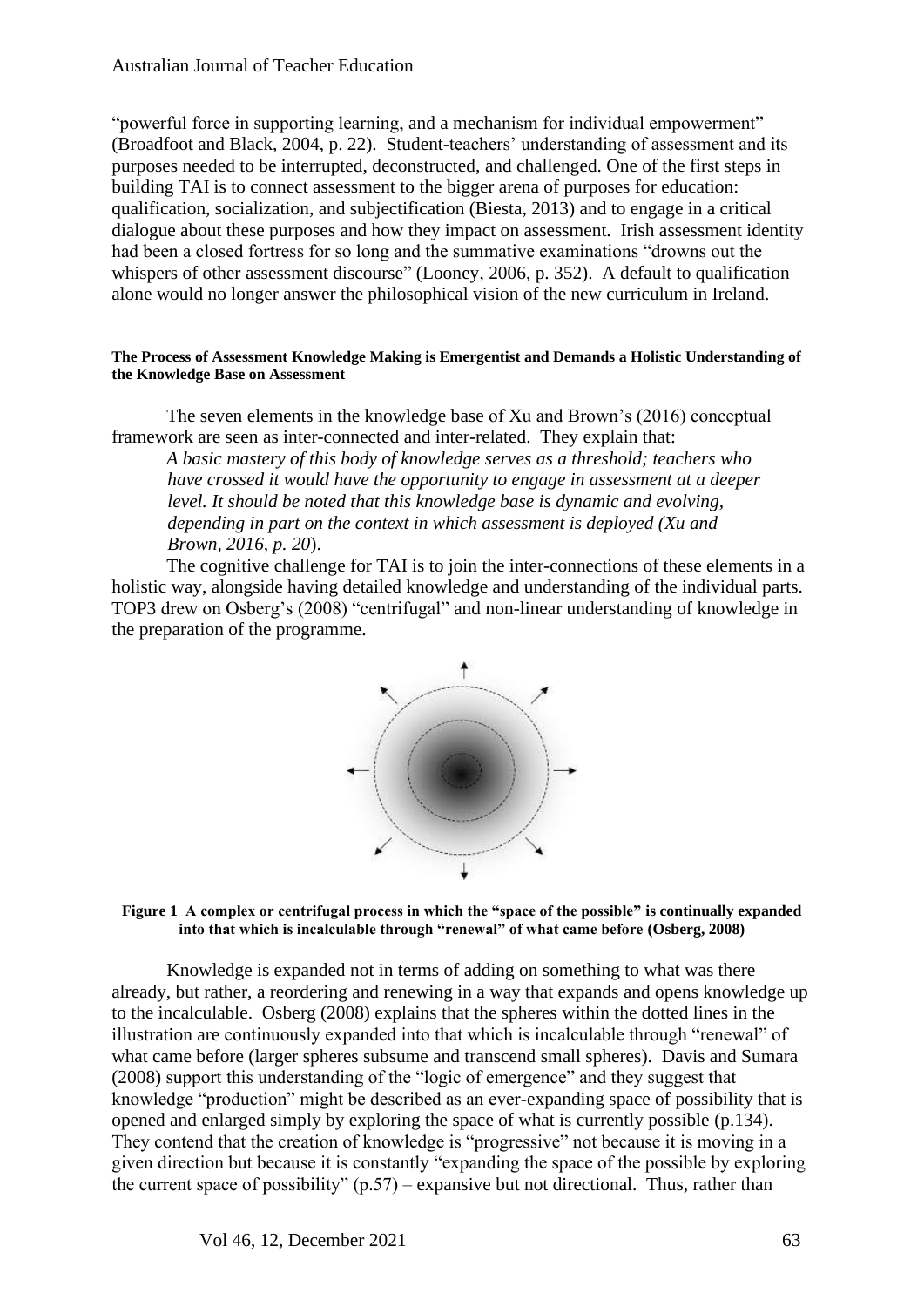compartmentalising assessment and scrutinising each part, TOP3 initiated a process that engaged the student-teacher in expanding knowledge from a pupil's perspective by becoming a second year pupil and engaging in the CBA process; from a teacher's perspective as they evaluated the CBAs and engaged in the SLAR meeting and also planned and taught lessons for the CBA; from a peer's perspective as they offered feedback on their Student Engagement Activities and synchronous lessons. They also engaged with their tutor in professional conversations, prompting reflection and engaging with feedback. This was the space of the possible.

#### **Assessment Identity is a Cognitive and Socio-Cultural Construct which is Fostered Through Collaboration and Connectivity**

The programme intertwined both theory and practice into all the knowledge base elements in order to increase the ability of the student-teacher to assimilate and use that theory in their practice (Gallagher, 2010). It is clear that there were gaps in learning and further development will need to take place over the continuum of the development of TAI. What these gaps demonstrated were the complexity of what was being asked of the studentteacher in the process of building their TAI. There were significant roadblocks to the understanding of the importance of peer feedback. Student-teachers understood the theory of feedback as a multi-directional process which feeds learning forward (Hattie, 2012). However, the richness of their own peer feedback was discounted by some. For others they recognised it as a real help in the development of professional behaviour and saw collaboration as a team as an essential part of this learning. Further thought will need to be put into engaging student-teachers further in this area of peer assessment.

Perhaps the connection between these gaps show a need for the programme to engage student-teachers in more critical thinking about how they are learning. The significance of teacher capacity to engage in reflective thinking has been documented by many researchers (Choi & Oo, 2012, DeWitt, Alias & Siraj, 2015, Schon, 1987). Further pathways to selfreflective practice will need to be considered as a learning tool (Choy, Yim, and Tan (2017) The TOP3 academic team engaged in self-assessment during and after the initiative. The modelling of such practices of the team in which we became both learner and teacher might assist the closing of the gaps. The constant dynamic move from learner to teacher is one that really adds a richness to TAI and is a movement that should become second nature over the career of a teacher.

TAI is a social construct and is built through the educational encounters with pupils and colleagues. The building of the team structure for the student-teachers was informed by thinking such as that proffered by Fullan and Langworthy (2014) who note that "systems that foster highly collaborative practices and purposefully build social capital are places where new pedagogies thrive …." (pp. 53-54). Student-teachers who engaged with their team were able to fill in the gaps between theory and practice and expand their knowledge (Hargreaves, 2000). Despite clear instructions through handbooks, lectures, Q&A sessions, workshops and a myriad of emails, communication is a complex component and needs to connect to the student-teachers own networks. The online space assisted in this option for student-teachers and those who engaged in the social networks evidenced that this was often where they were able to really dialogue on theory and practice (Ansari & Khan, 2020).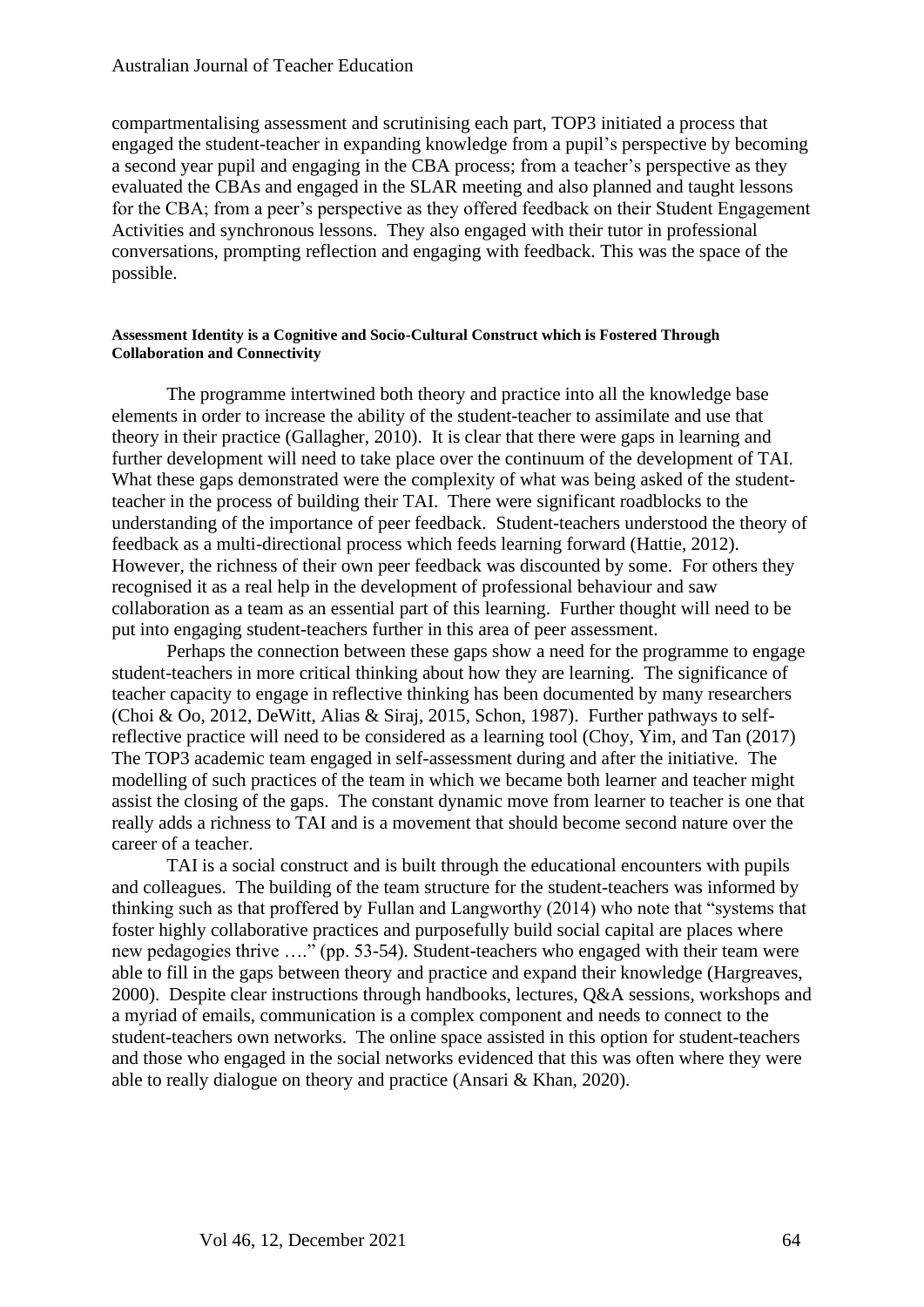#### **Emerging Assessment Knowledge is a Threshold for Creativity and Innovation**

TOP3 opened a threshold for creativity. Creativity is viewed here not just as a cognitive construct but also a social and cultural event (Csikszentmikayi, 1999). TOP3 requested a move to rethink how student-teachers would teach online, how the pupils would learn and how they could assess that learning. The creative imagining of a class fed the understanding of how a school context has a vast impact on the professional agency of a teacher in their role as assessor (Mockler, 2011). However, the importance of context was lost on some student-teachers and this affected their ability "to adopt educational innovations" (Lund & Stains, 2015). Those who built this profile knowledge constructed methodologies and activities that were responding to specific needs and this knowledge opened up inspiring avenues of innovation. One such creative event was the use of the Bitmoji classroom and the employment of the avatar teacher. The adventure and engagement in these classrooms was palpable and served a multiplicity of student needs. Not only did they help build teacher presence (Donlon, Conroy Johnson, Doyle, McDonnell and Sexton, 2022) in a cognitive and social manner but they assisted in wrapping the lesson in an aesthetic presence (Sajnani, N., Mayor, C., & Tillberg-Webb, H., 2020). This research demonstrates that without a considered understanding of contextual knowledge, such dynamic interplays in the classroom are greatly reduced.

#### **Conclusion:**

In answer to our research question, data suggest that TAI begins to emerge when the space is offered to interrogate the multifaceted elements of the baseline assessment knowledge and when these begin to converge into practice. The programme interrupted student-teachers to evaluate their beliefs and feelings about the purposes of assessment and linked these with the greater purposes for education and curriculum. The process of challenging previous thinking, concepts and norms opens a threshold of re-imagining the possibilities of assessment for post-primary pupils. Without this opportunity offered in ITE, we argue that student-teachers will struggle with their assessment identity and default to what they have previously experienced and understood about assessment.

TAI needs to be encouraged through an emergentist approach in ITE. The complexity of the baseline assessment knowledge makes it difficult for all student-teachers to make similar connections across all elements. By seeing knowledge making as a centrifugal process, each student-teacher was able to make sense and construct meaning from their own space of possibilities. TOP3 recognised TAI as a very unique creation for each studentteacher which will continue to emerge over the teacher's career. TOP3 instigated an initial turning towards the world of the pupil and the classroom, focussing on how best to support learning and teaching through assessment and within a space that allowed risk. Data acknowledged that this emergence in the form of TAI was uniquely progressive in a diversity of ways for student-teachers.

From the success of the collaborative elements of this programme, the academic team feel that ITE must take the lead on student-teachers working in communities of practice (Wenger, 1998) for placement and move forward from an individualistic approach to a team based element. Data highlighted that this collaborative space assisted with the building of new narratives about teacher assessment identity. We are in agreement with Looney et al. (2018) when they state that "when teachers assess more is in play than simply knowledge and skills" (p.445). TOP3 offers a new professional site for student-teacher practice and emerging teacher assessment identity. It challenges ITE to deeply deliberate on new learning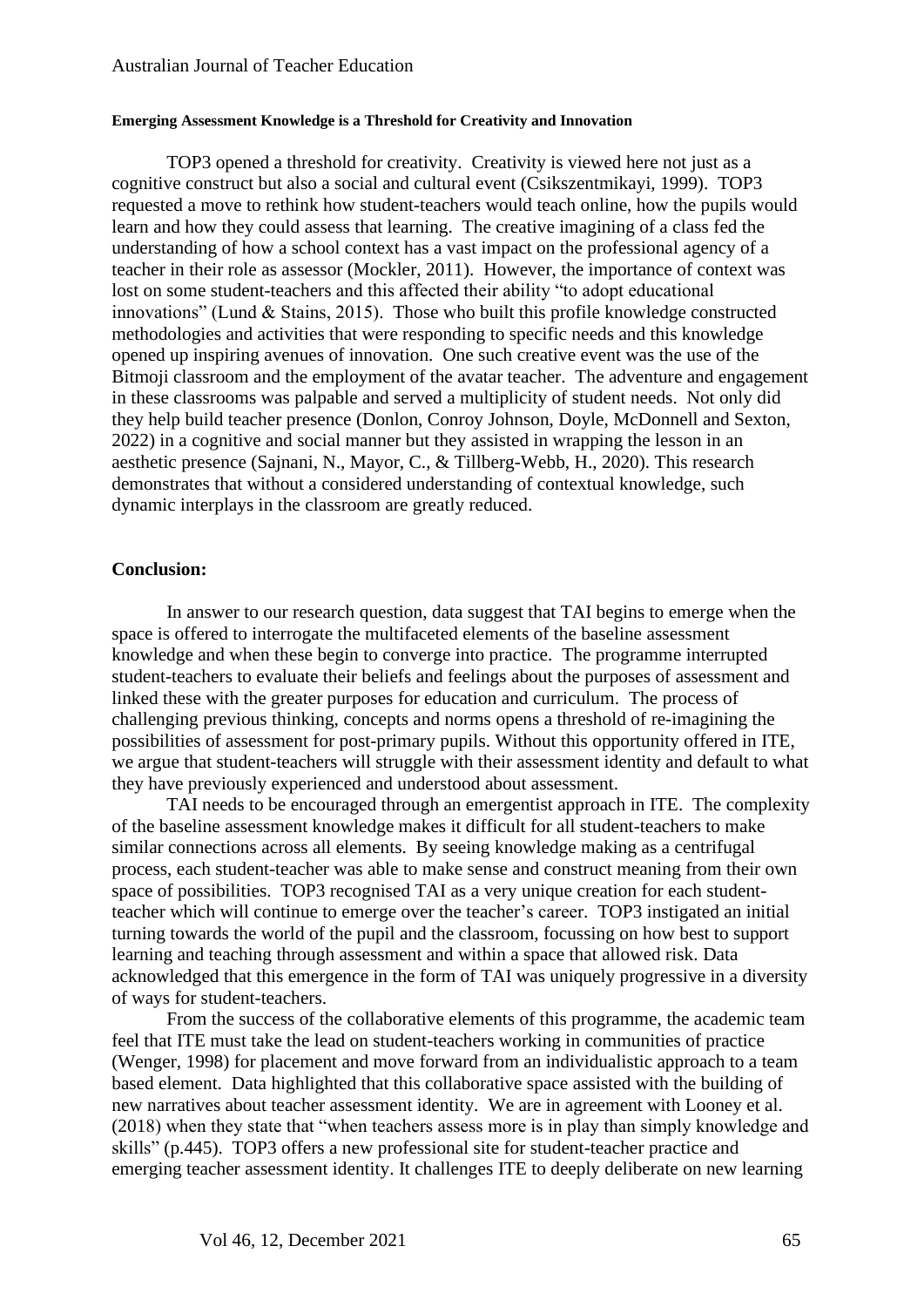spaces for student-teachers through interruption, emergentist and collaborative processes which offer new professional sites of practice. Further research into how to further connect the online component of TOP3 with a more developed connection with schools needs to be explored in the future. This will further help prepare the student-teacher for the messiness and complexity of the classroom (Xu & Brown, 2016, p.19).

## **References**

- Ansari, J. A. N., & Khan, N. A. (2020). Exploring the role of social media in collaborative learning the new domain of learning. *Smart Learn. Environ.* 7(9). <https://doi.org/10.1186/s40561-020-00118-7>
- Bandura, A., Freeman, W. H., & Lightsey, R. (1999). *Self-efficacy: The exercise of control*. Freeman. <https://doi.org/10.1891/0889-8391.13.2.158>
- Beauchamp, C., & Thomas, L. (2009). Understanding teacher identity: An overview of issues in the literature and implications for teacher education. *Cambridge Journal of Education*, 39(2), 175-189. <https://doi.org/10.1080/03057640902902252>
- Beijaard, D., Meijer, P. C., & Verloop, N. (2004). Reconsidering research on teachers' professional identity. *Teaching and Teacher Education*, 20, 107–128 <https://doi.org/10.1016/j.tate.2003.07.001>
- Biesta, G. (2017). *The Rediscovery of Teaching*. Routledge. <https://doi.org/10.4324/9781315617497>
- Biesta, G. (2010). *Good Education in an age of measurement: Ethics, Politics, Democracy*. Paradigm Publishers.
- Biesta, G. 2013. *The Beautiful Risk of Education.* Paradigm Publishers.
- Biggs, J. (2006). Assessment and Classroom Learning: a role for summative assessment? *Assessment in Education: Principles, Policy & Practice,* 5(1). <https://doi.org/10.1080/0969595980050106>
- Black, P. J., Wiliam, D. (2009). Developing the theory of formative assessment. *Educational Assessment Evaluation and Accountability*. 21(1), 5-31. DOI[:10.1007/s11092-008-](http://dx.doi.org/10.1007/s11092-008-9068-5) [9068-5](http://dx.doi.org/10.1007/s11092-008-9068-5)
- Braun, V., & Clarke, V. (2013). *Successful Qualitative Research: A Practical Guide for Beginners*. Sage Publications Ltd.
- Broadfoot, P., & Black, P. (2004). Redefining assessment? The first ten years of assessment in education. *Assessment in Education: Principles Policy and Practice*, 11, 7–26. <https://doi.org/10.1080/0969594042000208976>
- Brown, G. T. L., Remesal, A. (2012). Prospective teachers' conceptions of assessment: A cross-cultural comparison. *The Spanish Journal of Psychology*, 15(1). DOI: [https://doi.org/10.5209/rev\\_SJOP.2012.v15.n1.37286](https://doi.org/10.5209/rev_SJOP.2012.v15.n1.37286)
- Byrne D. (2005). Complexity, Configurations and Cases. *Theory, Culture & Society*. 22(5), 95-111. doi[:10.1177/0263276405057194](https://doi.org/10.1177/0263276405057194)
- Choy, S. C., & Oo, P. S. (2021). Reflective thinking and teaching practices: A precursor for incorporating critical thinking into the classroom? *International Journal of Instruction*, 5 (1), 167-182.
- Choy, S. C., Yim, J. S., & Tan, P. L. (2017). Reflective thinking among preservice teachers: A Malaysian perspective. *Issues in Educational Research*, 27(2), 234-251.
- Connelly, F. M., & Clandinin, D. J. (1999). Shaping a professional identity: Stories of education practice. Teachers College Press.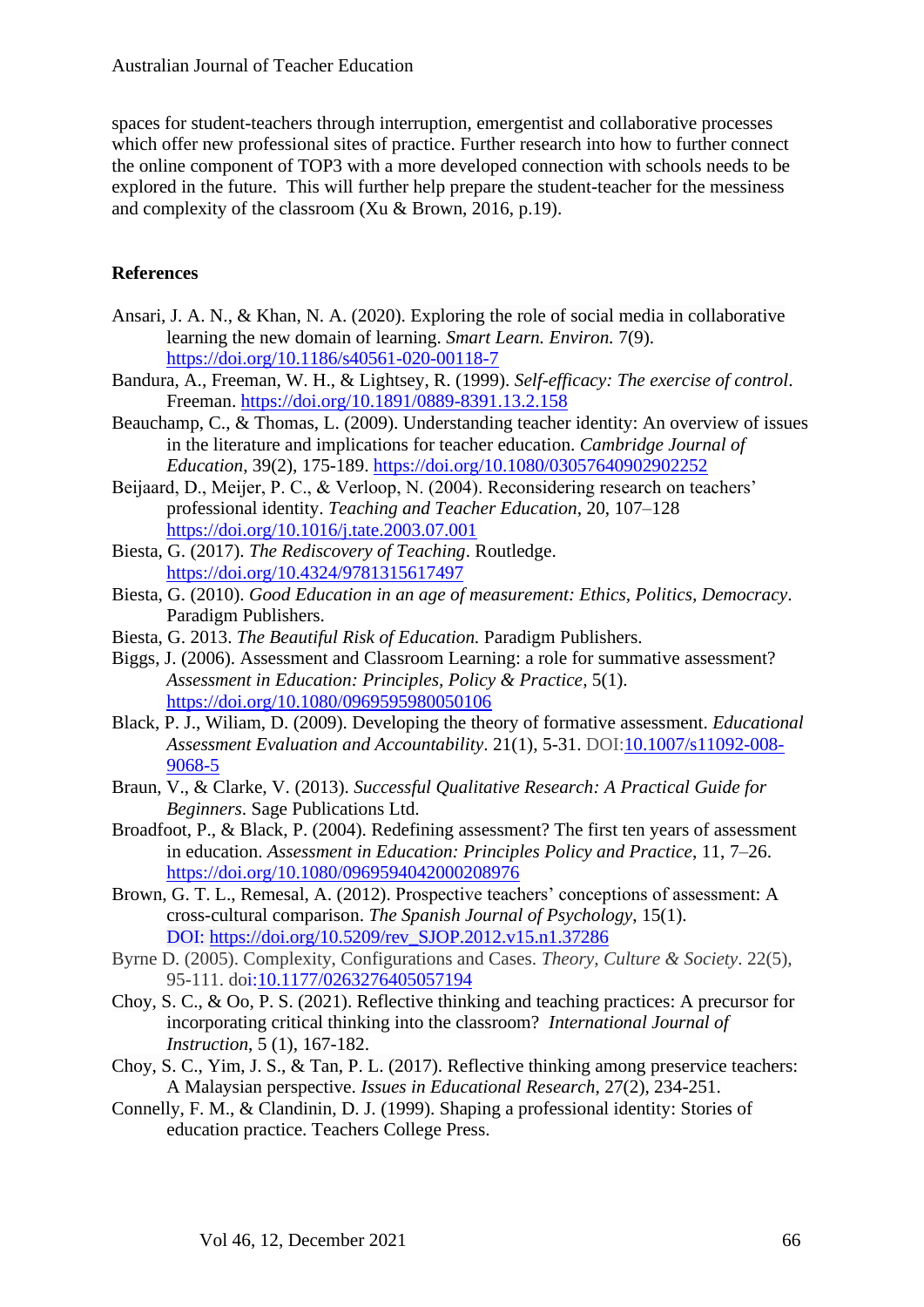- Csikszentmihalyi, M. (1999). Implications of a systems perspective for the study of creativity. In R. J. Sternberg (Ed.), *Handbook of creativity*. 313–335. Cambridge University Press. <https://doi.org/10.1017/CBO9780511807916.018>
- Davis, B., & Sumara, D. (2008). *Complexity and Education: Inquiries into Learning, Teaching and Research*. Routledge.
- Day, C., Kington, A., Stobart, G., & Sammons, P. (2006). The personal and professional selves of teachers: Stable and unstable identities. *British Educational Research Journal*, 32, 601–616.<https://doi.org/10.1080/01411920600775316>
- Dempsey, M., Doyle, A., & Looney, A. (2021). The Craft of Curriculum Making in Lower Secondary Education in Ireland, Priestley, M., Alvunger, D., Philippou, S. and Soini, T. (Ed.) *Curriculum Making in Europe: Policy and Practice within and Across Diverse Contexts*. Emerald Publishing Limited, Bingley, pp. 199- 222. <https://doi.org/10.1108/978-1-83867-735-020211010>
- Dewey, J. (1938). *Experience and Education*. Macmillan Company
- Dewitt, D., Alias, N., & Siraj, S. (2015). Collaborative learning: Interactive debates using Padlet in a higher education institution. *Journal of Technology & Society*, 17(1), 89- 101.
- Donlon, E., Conroy Johnson, M., Doyle, A., McDonald, E., & Sexton, P. J. (2022). Presence accounted for? Student-teachers establishing and experiencing presence in synchronous online teaching environments. *Irish Educational Studies*, *41*(1). <https://doi.org/10.1080/03323315.2021.2022520>
- Donlon, E., McDonald, E., Fitzsimons, S., & Sexton, P. (2020). Being and Belonging: Student-Teachers' Contextual Engagement in Schools. *Australian Journal of Teacher Education, 45*(6). <http://dx.doi.org/10.14221/ajte.2020v45n6.6>
- Dottin, E. (2010). *Dispositions as Habits of Mind. Making professional conduct more intelligent*. University Press of America.
- Doyle, A. (2019). *Curriculum Becoming in the Assemblage of Lower Secondary Education in Ireland.* PhD thesis, National University of Ireland Maynooth.
- Doyle, A., Lysaght, Z., & O'Leary, M. (2021). High stakes assessment policy implementation in the time of Covid-19: the case of calculated grades in Ireland, *Irish Educational Studies*, [doi.org/10.1080/03323315.2021.1916565](https://doi.org/10.1080/03323315.2021.1916565)
- Fullan, M., & Langworthy, M. (2014). *A Rich Seam: How New Pedagogies Find Deep Learning*, Pearson.
- Gallagher, P. (2010). The role of the assessor in the assessment of practice: An alternative view. *Medical Teacher*, 32(10),<https://doi.org/10.3109/0142159X.2010.496010>
- Hargreaves, A. (2000). Four Ages of Professionalism and Professional Learning. *Teachers and Teaching,* 6, 151-182. <https://doi.org/10.1080/713698714>
- Hattie, J. (2012). *Visible Learning for Teachers: Maximizing Impact on Learning*. Routledge. <https://doi.org/10.4324/9780203181522>
- Latour, B. (2020). What Protective Measures Can You Think of so We Don't Go Back to the Pre-Crisis Production Model? (Translated from French by Stephen Muecke). *AOC [Analyse Opinion Critique]*, March 29. English translation. [http://www.bruno](http://www.bruno-latour.fr/sites/default/files/P-202-AOC-ENGLISH.pdf)[latour.fr/sites/default/files/P-202-AOC-ENGLISH.pdf](http://www.bruno-latour.fr/sites/default/files/P-202-AOC-ENGLISH.pdf) [\[Google Scholar\]](http://scholar.google.com/scholar_lookup?hl=en&publication_year=2020&author=B.+Latour&title=What+Protective+Measures+Can+You+Think+of+so+We+Don%E2%80%99t+Go+Back+to+the+Pre-crisis+Production+Model%3F%E2%80%9D+%28Translated+from+French+by+Stephen+Muecke%29)
- Looney, A. (2006). Assessment in the Republic of Ireland. *Assessment in Education: Principles, Policy & Practice*, 13(3), 345-353, <https://doi.org/10.1080/09695940601035544>
- Looney, A., Cumming, J., van Der Kleij, F., & Harris, K. (2018). Reconceptualising the role of teachers as assessors: teacher assessment identity. *Assessment in Education: Principles, Policy & Practice*, 25(5), 442-467, <https://doi.org/10.1080/0969594X.2016.1268090>